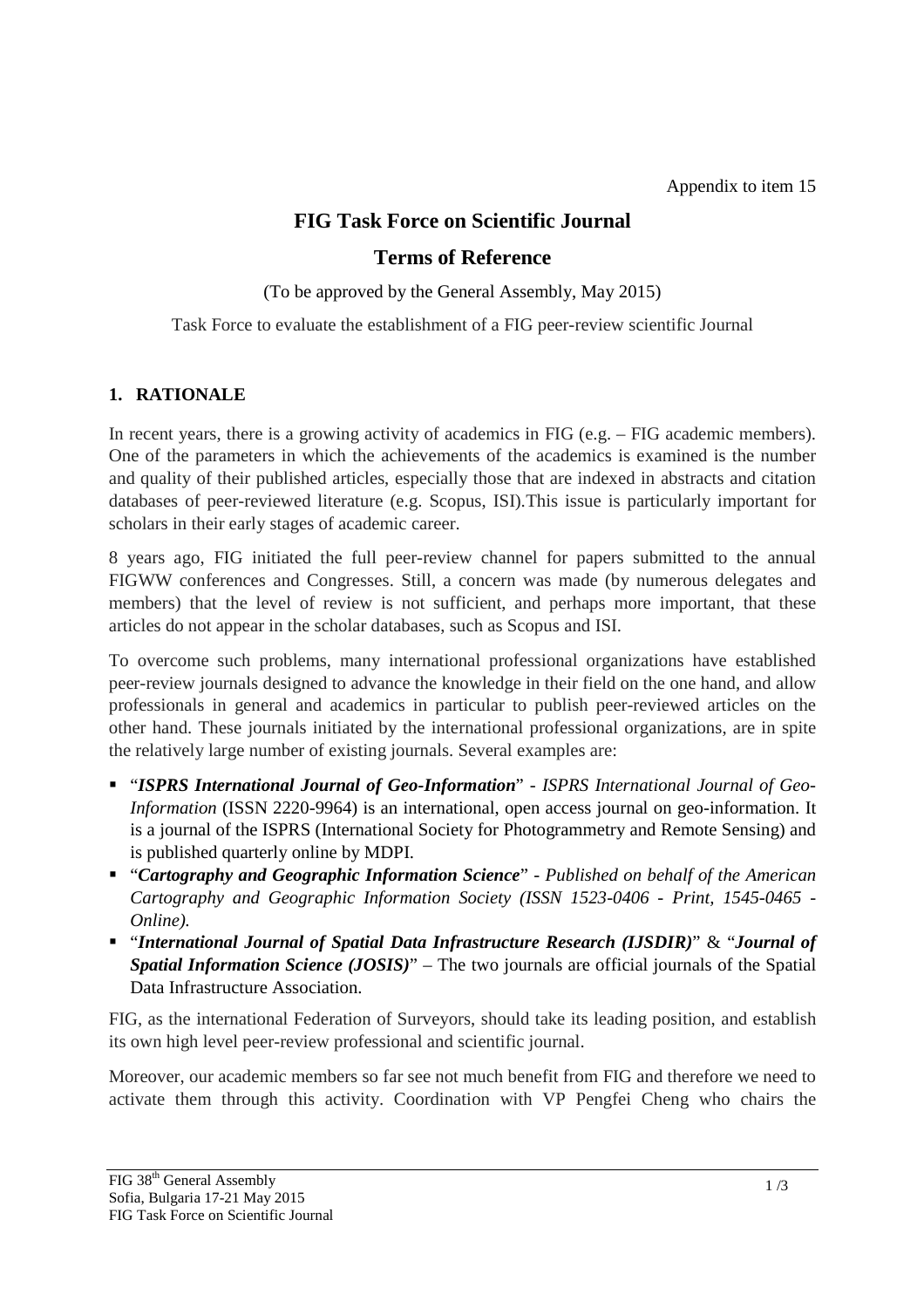academic forum will enable us to activate several members, in order to cover all fields of surveying even the emerging ones.

## **2. AIM OF TASK FORCE**

The aim of the Task Force is to evaluate all aspects of establishing a journal under FIG umbrella. Inter alia, the issues to be assessed are:

- Is there a need for a new Scientific/professional journal under the umbrella of FIG while taking into account the other existing professional journals?
- Will it have a negative effect on the current channel of full peer-review submission of papers to the annual FIG event? Alternatively, will it have a positive affect by improving the quality of the submitted papers to the annual symposia?
- How can we compete with other existing journals?
- How we will get enough high-quality papers for the journal?
- How we will be able to motivate our academic and professional members to submit their research/papers to the new journal?
- An e-journal vs. printed journal what are the implications of each one of the two alternatives?
- Open-access?
- What international impact such a move will have?
- Will it motivate delegates/members with poor-means that cannot participate in events to contribute and be heard?
- What is the procedure and how long will it take for the journal to be indexed in citation databases (Scopus, ISI)?
- What are the financial implications if any -of establishing the journal?

### **3. FOCUS/THEMES**

To discuss and analyze the issues listed in the previous chapter, and structure the way ahead and to bring recommendations to the GA in FIGWW' 2016 in Christchurch, NZ.

#### **4. COMPOSITION OF TASK FORCE**

6 members: Prof. Dr. Yerach Doytsher; VP Prof. Dr. Pengfei Cheng; VP Prof. Dr. Rudolf Staiger; Prof. Dr. Charalabos Ioannidis; 2 more TBD

### **5. PROPOSED WORK PROGRAMME**

- 03/2015 FIG council decision; Task Force is established
- $\bullet$  05/2015 the TF will be presented in the FIGWW'2015 GA
- 06-12/2015 relevant data to be collected, discussions among the TF members via emails